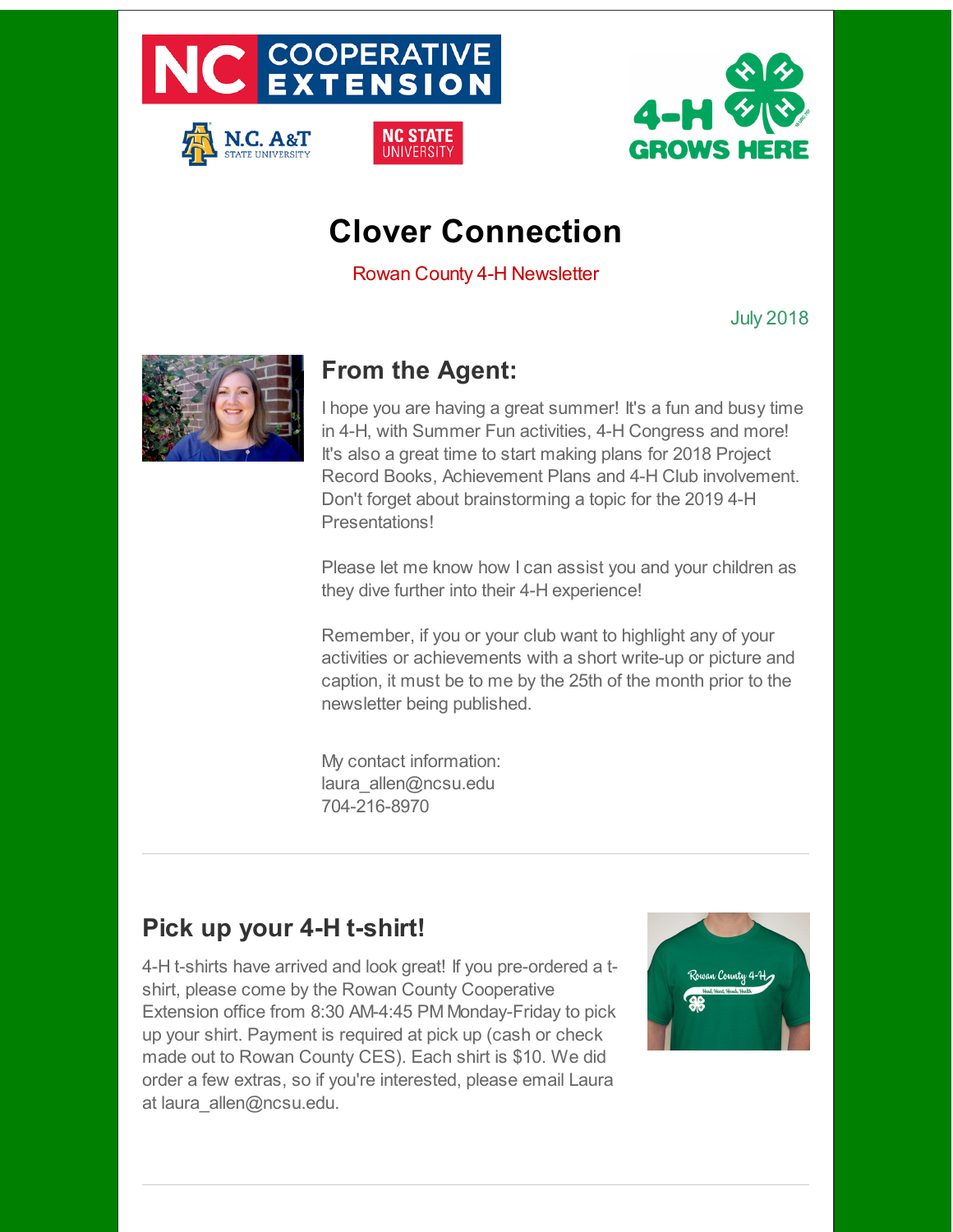

### **4-H Booth help at Farmers Day, July 21!**

4-H will have a booth set up at Farmers Day in downtown China Grove as part of the Rowan Cooperative Extension booth. **Farmers Day is on Saturday, July 21 from 8 am until 4 pm.** Since 4-H Congress is going on at the same time, those attending Congress will not be able to man the booth, including me. We MUST have 4-H'ers, leaders, PALS members and/or parents help man the booth. The County Council members are creating a display board and 4-H items have been bought to pass out to Farmers Day attendees. We just need people there to pass out items, field questions and promote 4-H.

#### **We will have 2 shifts for the 4-H booth: 7:30 AM-11:30 AM; 11:30 AM-4 PM.**

Extension Agents will load up and take all the materials for the booth to downtown China Grove. The early shift will help unload and set up the booth and the late shift will help take down and pack up the booth. All shift workers will meet at the Farmers Day event.

To make this a success, we need your help! Please consider working a shift! **If you plan on working a shift, please email Laura at laura\_allen@ncsu.edu.** More information will be sent to those who sign up for shifts.

## **Club Leaders**

Please make sure you get your current club member list updated on the google sheet I emailed out to you. I am still missing this information from several clubs. I also need information regarding your meeting times/dates.

If you have new club members, make sure that they have completed enrollment and medical forms for 2018. The original MUST be on file at the extension office and then a copy can be made for your records. You are expected to have a copy of their forms with you for all 4-H activities.

For 2019, all enrollment and medical forms will be on 4HOnline. I have not yet been trained on this system, but should be soon. I will probably start working with some of you individually to get a few members entered online so that we can play with the system...I think that will be the best way for me to learn how the system works. Stay tuned!

Please encourage your club members to participate in the 4-H Achievement Plan, Project Record Books and 4-H Presentations. All of these help your members grow and

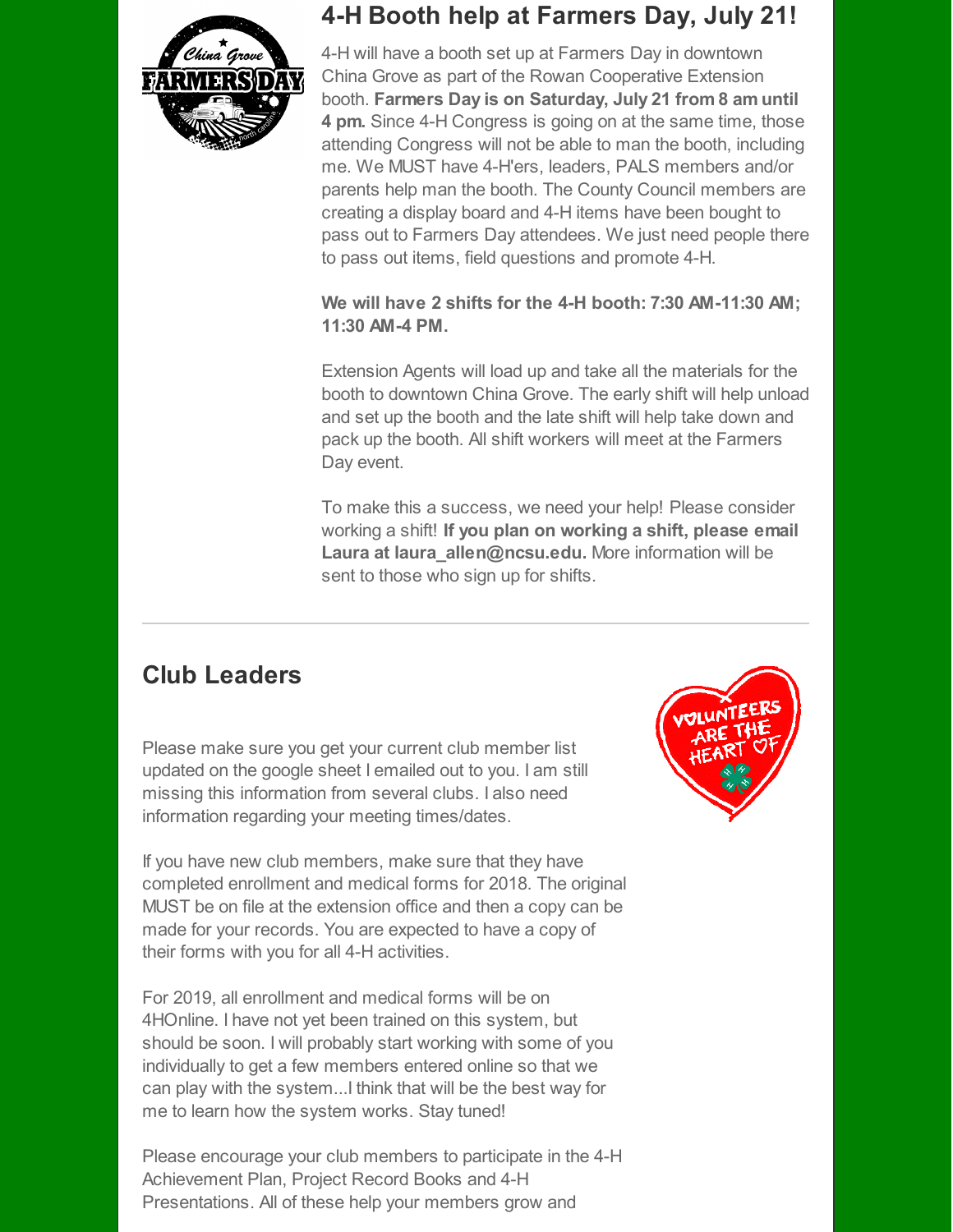develop as a 4-H'er and as a citizen.

Once summer is over, I plan to visit each of your club meetings to see you and your members in action! In the future, I also plan to meet with all club leaders to assess needs, gather ideas, and understand the assistance or support needed from me.

THANKS FOR ALL YOU DO!!!!

Click here for more information: [Achievement](http://r20.rs6.net/tn.jsp?f=001Rs-UyAysO1dfE9ByN8RQIDuURx-nZ3s44jgJ2xvZy2_EMqWy7IoYLH_vSimdVIWESUUwLiUfk2Qi8IA0d7V401EHgVZ8RrZ20DCZBs9v_G56WX4LJPPft9hPq9P4hNUqcmOK5lZxjhXXQbnQbDWpt_aoffVehqPwkCKUeZT7fj7y17mgGvGKkrqCroGQzGEpmBcss3AkrAPZm_jM_4iwImC6xjvZvLCMifeBSv9ICEnAgYSAOZUzK6IJhCLnHvA7Be2Mn8hRz4w=&c=&ch=) Plan Project Record Books and [Presentations](http://r20.rs6.net/tn.jsp?f=001Rs-UyAysO1dfE9ByN8RQIDuURx-nZ3s44jgJ2xvZy2_EMqWy7IoYLH_vSimdVIWEzWVjZd0F9hY52nS3zKdXefXFFW3uU2fJYhvo_Sibfg1G1C4KyFbiXmqkWTKOoyQ9gvcUI9UoQipMi3DcsA03OS4Mmc6Qi-91SJE_tJERYqInGANzWyTCaNZm_NiTgj_jbdVCEEKTE1_Yq3JSN5l2NWlDberqIV7qFFx6OuadJtQ=&c=&ch=)

### **Start a 4-H Club!**

Are you interested in starting your own 4-H club to meet the needs and interests of your family or community? If so, here are the requirements to charter a new 4-H Club:

1. Must have at least 1 approved volunteer to lead the group (having co-leaders is also recommended). Volunteers must fill out an application and go through a background check.

2. The club must have at least 5 members from at least 3 different families.

3. A written program of work must be completed for the first 6 meetings and must be been submitted to the county Cooperative Extension office.

4. The club is organized with appropriate youth leaders that are either rotated or elected.

5. A club roster is completed and submitted to the county Cooperative Extension office.

An approved 4-H charter application must be on file at the Rowan County Cooperative Extension office and each club must re-charter annually. 4-H members must fill out 4-H enrollment and medical forms annually.

Please email laura allen@ncsu.edu if you are interested in starting a club!

Click here for more information: 4-H [Clubs](http://r20.rs6.net/tn.jsp?f=001Rs-UyAysO1dfE9ByN8RQIDuURx-nZ3s44jgJ2xvZy2_EMqWy7IoYLH_vSimdVIWEWpDRmECIk4lFFZY6Tv8iSw_Bh2YpFsEdxERDUiNKpDH3s1AMrTZ930aJX4iYiUFYRQDonhl47AQxR7fctTXuMO7qovkHYysstWds149DAkqenHDST7oduGf4QzMWwEJBpnwN95L2hRmqJWgfBSoeXcHbQ5X87q8Nsx-MceVRaRYhULENysIulwFDJSjy2xf3MyPB3tHFe-I=&c=&ch=)

## **Upcoming Meetings**

### **July 13, 1 PM**

County Council workday: County Council members will be creating the display for Farmers Day. Bring copies of pictures involving 4-H that you want featured on the board. They need to

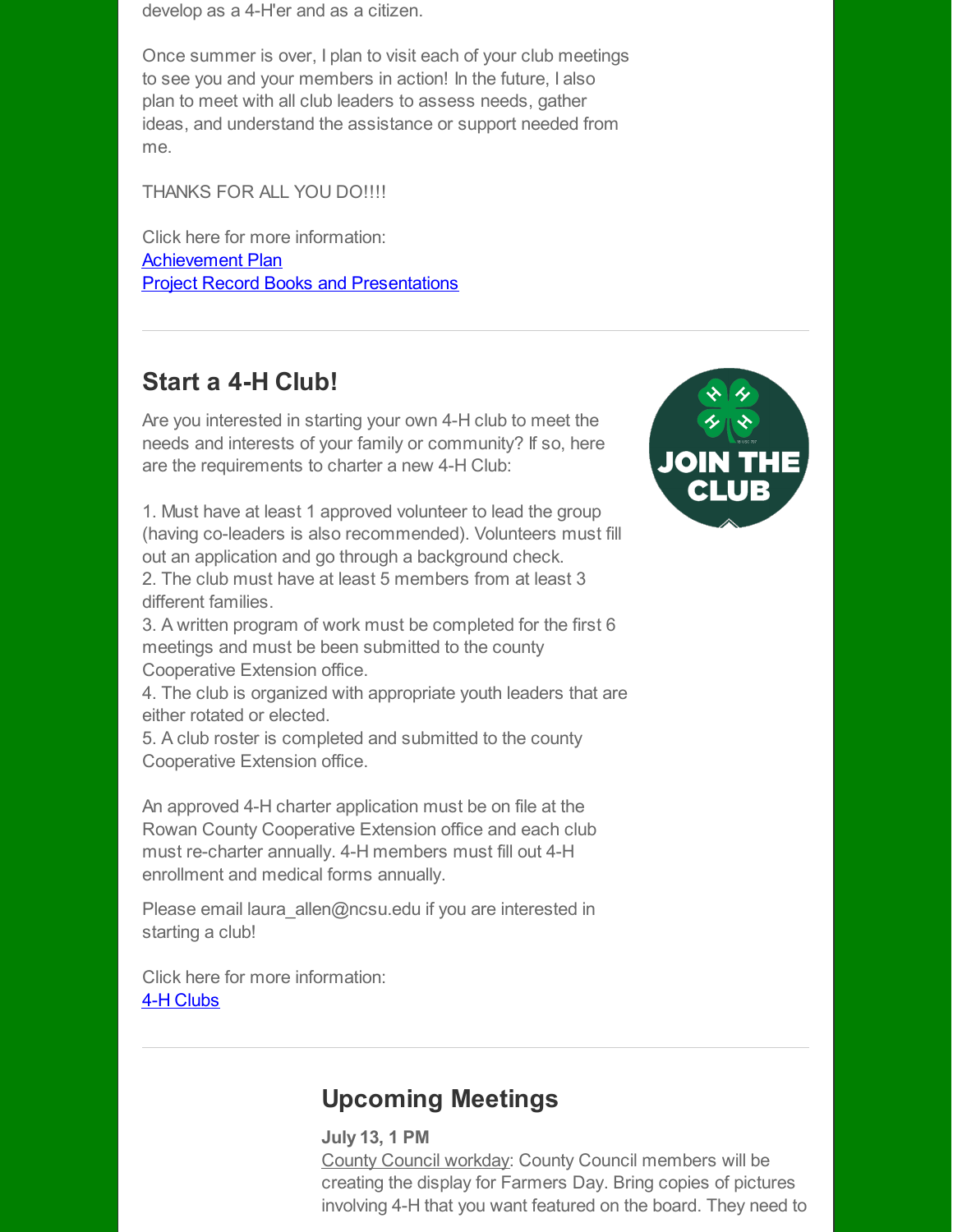

be 4x6 and printed on picture paper (from Walgreens, Wal-Mart, etc.).

#### **July 17, 6 PM**

County Council Meeting: This is our July meeting. Bring any new items of business that you want to share and be ready to finish up the Farmers Day display, if needed. Remember, this group is for any Rowan County 4-H'er age 12-18 as of January 1st).

#### **August 21, 6 PM:**

County Council: From 6-6:30 PM, you will have a "work/planning" time prior to the meeting while I meet with PALS. Our official meeting will start at 6:30 PM.

PALS: This meeting is for any parent, alumni, or leader (or anyone at all) who supports 4-H. Please come share your ideas for 4-H and help us find ways to support Rowan County 4-H.



## **4-H Fundraiser at Tractor Supply**

#### **SAVE THE DATE: October 6, 2018**

We will be selling hot dogs, chips, drinks and baked goods outside of Tractor Supply in Salisbury! This will be a 4-H fundraiser and we need 4-H clubs, 4-H members, volunteers and parents to find a way to help! County Council is heading up this fundraiser and will be the lead planners in this fundraiser. More information will be shared later, but make sure you have this date saved!



## **NC 4-H Volunteer Leaders' Association**

SAVE THE DATE! The NC 4-H Volunteer Leaders' Association will hold their summer meeting on Sunday, July 22 from 3:30-5 PM. The meeting will be held in Room 9 of the Jane S. McKimmon Center.

All North Carolina 4-H Volunteers are invited to attend this meeting.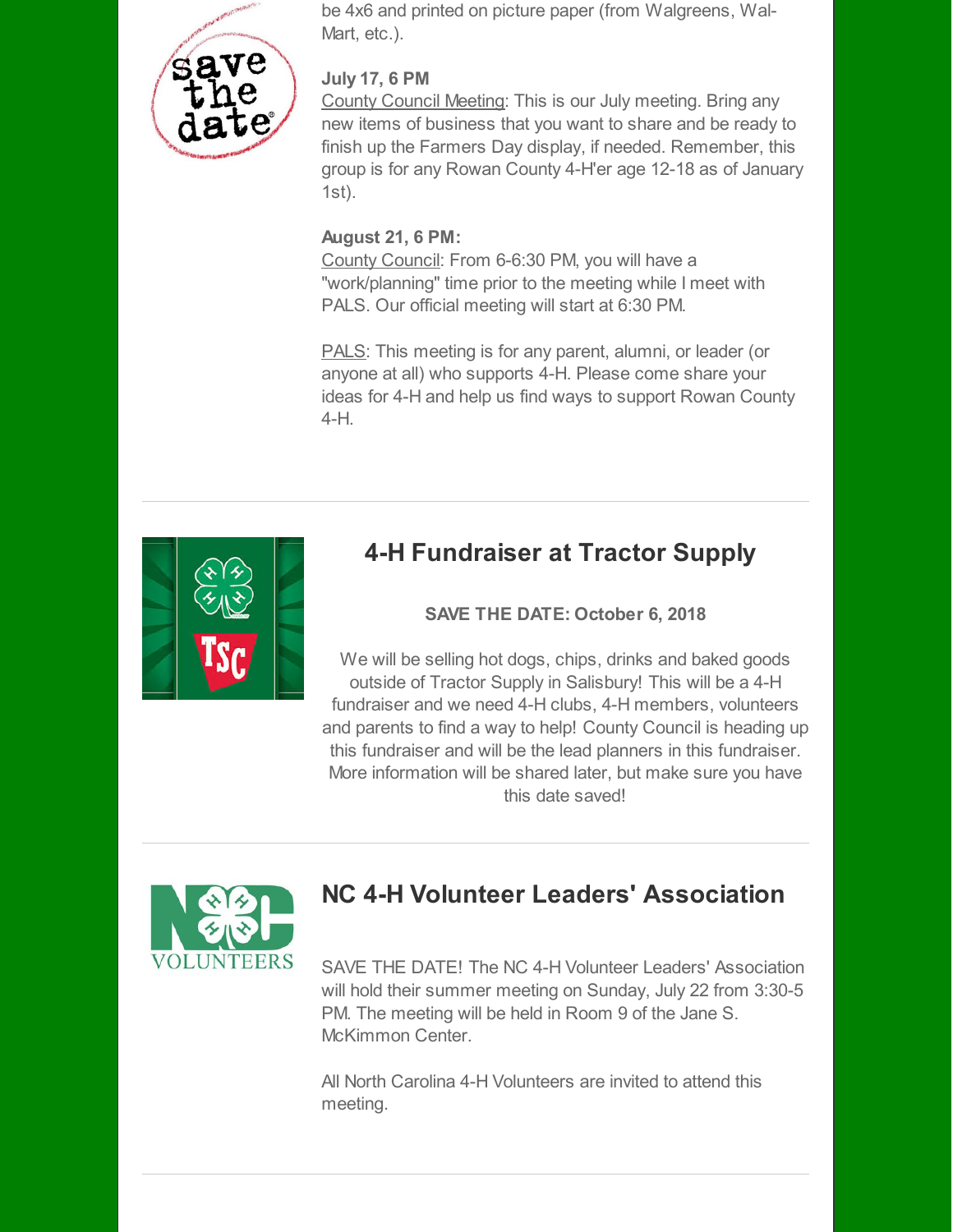### **4-H Shout-outs!**

-Five Rowan County 4-H'ers competed in presentations at District Activity Day on June 19 in Harnett County. Those presenting included: Jaysa Causby (gold), Holly Wallace (gold), Sara Blandino (silver), Christian Stebe (silver) and Kailey Newsome. Jaysa, Holly and Christian will all be presenting at the state competition on July 21. Congratulations to all!



-Thanks to all who filled out project record books for 2017. The winners for the South Central District were recently announced. Our Rowan County winners are: Gold medal:

-Sara Blandino, age 9-10, category: Plant Science -Madisyn White, age 9-10, category: Citizenship & Civic

Education.

Silver medal:

-Christian Stebe, age 11-12, topic: Personal Development & Leadership.

Bronze medal:

-Christian Stebe, age 11-12, topic: Environmental Science -Madisyn White, age 9-10, topic: Animal Science.

-Special thanks to the East Equine Explorers 4-H Club for hosting the Summer Fun Cloverbud Horse Camp! You all did a great job sharing your knowledge!

-Congratulations to Sam Oster who competed in the National 4-H Shooting Sports competition on the NC team. This contest was held in Nebraska at the end of June.

-Good luck to the following 4-H'ers who will be competing in the 4-H State Horse Show July 4-8:

-East Equine Explorers: Jaysa Causby, Micah Furr, Nicole Lackey, Madisyn White -BCR Trailblazers: Emily Barlow, Josie Correll, Baylee Hampton, Kayla Hampton, Madison Hampton Blazing Hooves: Livvie Hill, Charlene Holt, Tiffin Jacobs,

Baydn Sweatt

-4-H'ers Nathan Gobble and Sam Oster will be attending 4-H Electric Congress July 10-12.

-Good luck to the Rowan County 4-H Jr. & Sr. Poultry Judging teams that will be competing on July 20 in Raleigh! Junior team: Talton Correll, Lucas Parker, Joshua Wilson Senior team: Josie Correll, Dylan Hawkey, John Lee

-Emily Barlow, Kayleigh Hill and Holly Wallace will be attending 4-H Congress July 21-24 in Raleigh.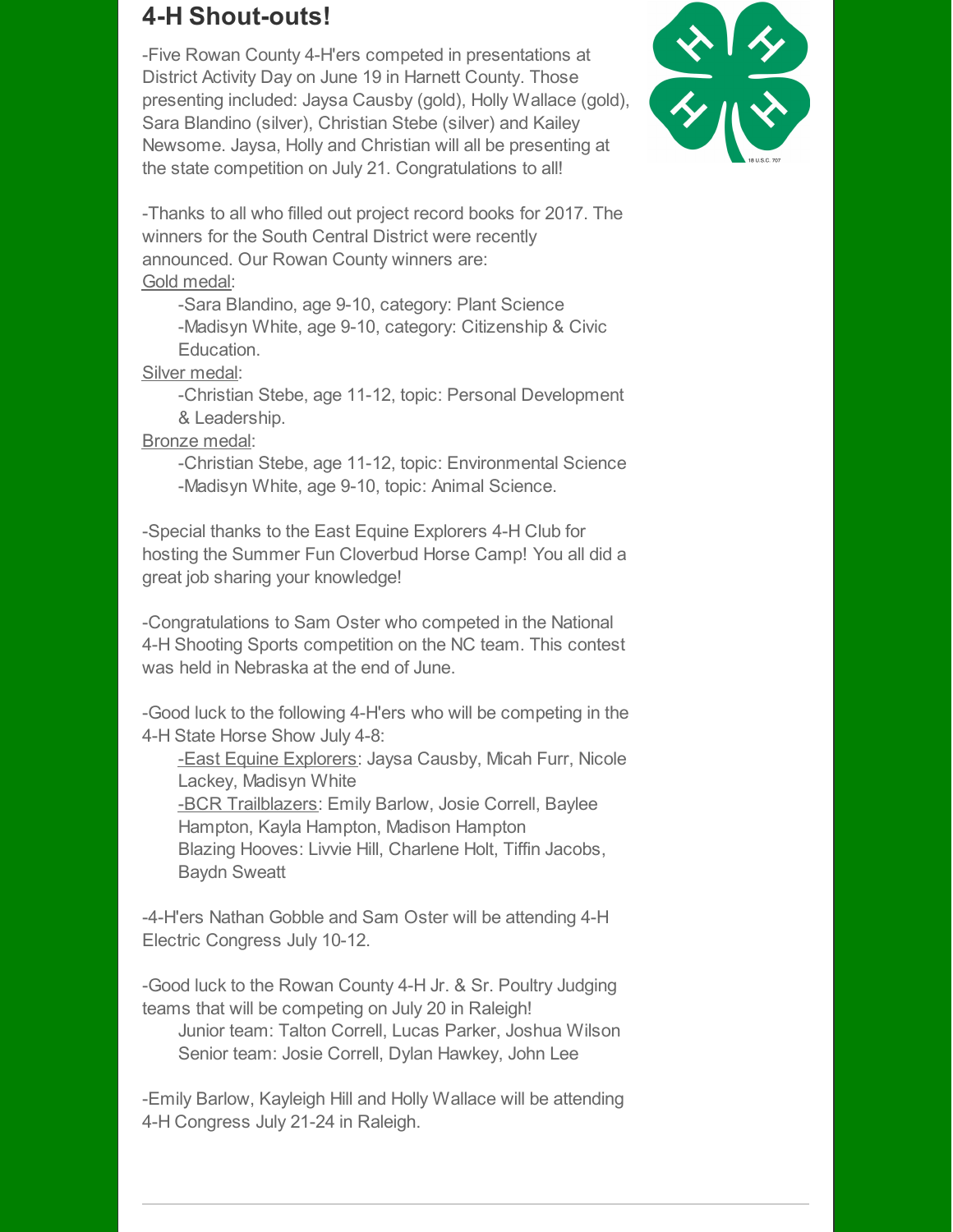

### **Remind 101??**

I've had some folks mention that they would like for 4-H to have a Remind 101 account. It is a website where folks can enter their phone numbers to receive text reminders from me about 4-H happenings. These reminders would mainly be about fundraisers, PALS, RACE or County Council meetings , but possibly other things.

In order for 4-H to establish a Remind 101, I need at least 20 folks willing to sign up. I've been working hard to keep you updated via email, newsletters, Facebook and Twitter and don't want to add another outlet of communication unless it is needed or wanted by several people.

If you would like for 4-H to have a Remind 101 account for text reminders, please click on the link below.

I am [interested](http://r20.rs6.net/tn.jsp?f=001Rs-UyAysO1dfE9ByN8RQIDuURx-nZ3s44jgJ2xvZy2_EMqWy7IoYLH_vSimdVIWE02qAOmFJWb2VjsdkX4pNPLNelfr8RwVCIntDanwXjPTs6g2wMixj6982HXsRT42r2l8i6-QHMdLnwuGZOb9soPOv77ek7VRQ6P4cZmmznAHUpc3RRCr2VSnOhhkHWlQl&c=&ch=) in 4-H Remind 101

### **Upcoming Events**

July 4-8: NC 4-H State Horse Show July 9: Broiler Project Mandatory Meeting, 6 PM July 10-12: Electric Congress July 13: County Council workday, 1 PM July 17: County Council meets, 6 PM July 20: NC 4-H Poultry Judging Contest July 21: Farmers Day, China Grove (come work at the 4-H Booth) July 21: NC 4-H State Presentation Finals July 21-24: NC 4-H Congress (will leave on July 20 at 4 PM) July 26-28: NC 4-H Livestock Judging Contest August 18: Central Region Shooting Sports Tournament August 21: PALS & County Council meet, 6 PM August 24-25: NCACC Youth Voice Summit September 14-23: Rowan County Fair

> Laura H. Allen 4-H Youth Development Agent Rowan County Center 704-216-8970 laura\_allen@ncsu.edu rowan.ces.ncsu.edu

> > Like us on [Facebook](http://r20.rs6.net/tn.jsp?f=001Rs-UyAysO1dfE9ByN8RQIDuURx-nZ3s44jgJ2xvZy2_EMqWy7IoYLHYrqbiYFfSb8BWKH77WKUhfFoUdhI4pDDurZIoumQpt7b5-sSYtKQ9BxeWyTeWGoy5Csc03DwdMzqI3KEHvq6cChSp-vM0incj6NW2PVrZyvisM0AhxvB0upFau2wnM__MQo_CDfWZs&c=&ch=)

Follow us on [Twitter](http://r20.rs6.net/tn.jsp?f=001Rs-UyAysO1dfE9ByN8RQIDuURx-nZ3s44jgJ2xvZy2_EMqWy7IoYLHYrqbiYFfSbc1iIZ2dY4ICtzrf_39B-g5KrPffwXVFL7Iy9jzewx_uwD_zc-ua6Ij8LuJ4MPi13MtliLIhTdJRVuA_TWC7yEPKmILVla4r9CTKPGw8I6oKrfF7tvlS-CA==&c=&ch=)